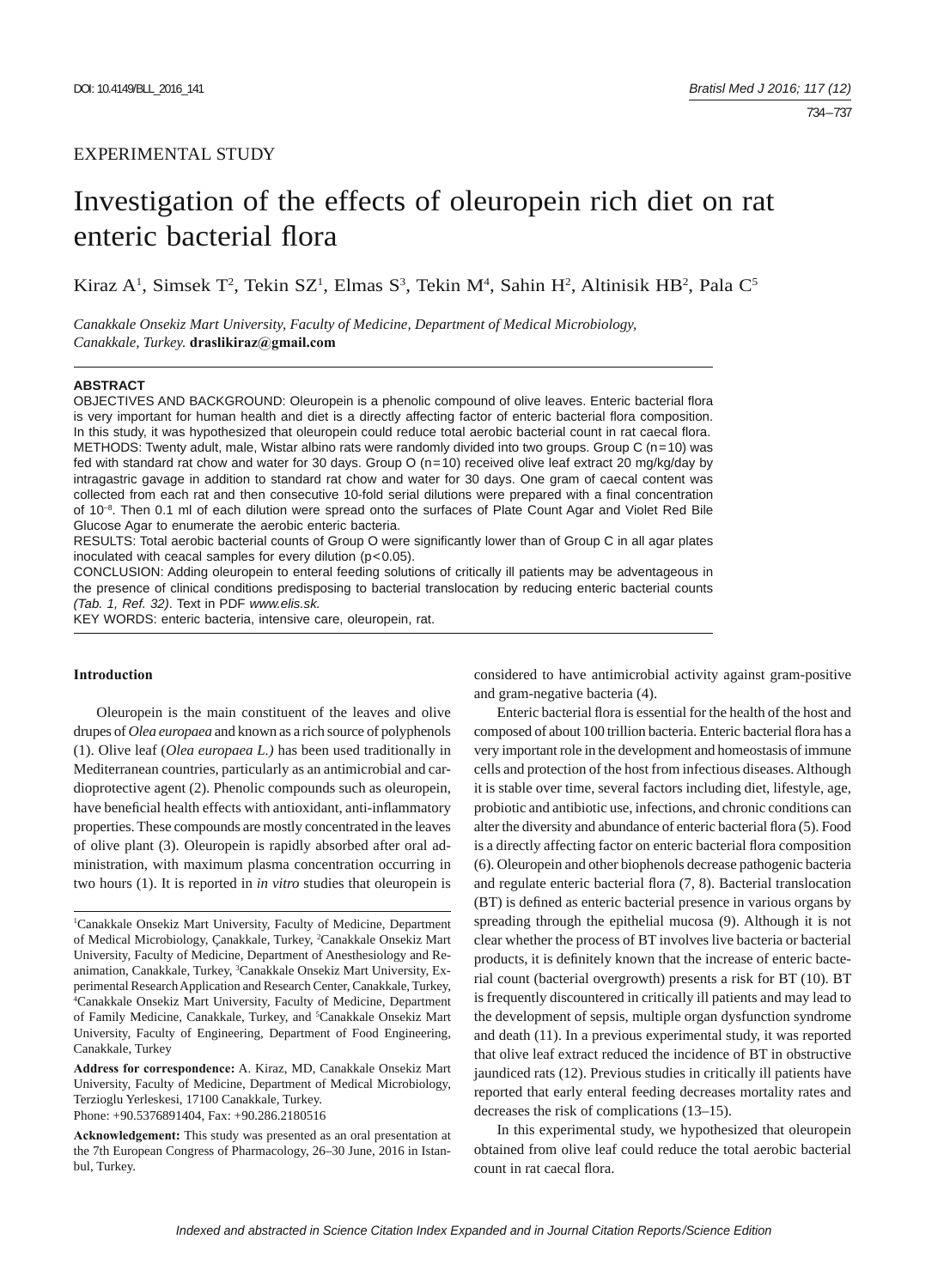| Dilutions of Ceacal Samples | Group $O$                                                                                                   | Group $C$                                                                                                                |
|-----------------------------|-------------------------------------------------------------------------------------------------------------|--------------------------------------------------------------------------------------------------------------------------|
|                             | PCA/VRBG Mean (min-max)                                                                                     | PCA/VRBG Mean (min-max)                                                                                                  |
| $10^{-1}$                   | $62.1x10^4 (55x10^4 - 69x10^4)*$ / $32.5x10^4 (26x10^4 - 38x10^4)*$                                         | $78.4x10^6$ ( $72x10^6 - 86x10^6$ ) / $50.9x10^6$ ( $46x10^6 - 55x10^6$ )                                                |
| $10^{-2}$                   | $59.1x10^4 (51x10^4 - 74x10^4)*$ / $28.5x10^4 (21x10^4 - 35x10^4)*$                                         | $72.8x10^6$ (66x10 <sup>6</sup> -79x10 <sup>6</sup> ) / 45.8x10 <sup>6</sup> (42x10 <sup>6</sup> -49x10 <sup>6</sup> )   |
| $10^{-3}$                   | $53.1x10^4 (45x10^4 - 64x10^4)*$ / $24.8x10^4 (19x10^4 - 29x10^4)*$                                         | $66.8x10^{6} (62x10^{6}-74x10^{6})/40.6x10^{6} (37x10^{6}-44x10^{6})$                                                    |
| $10^{-4}$                   | $46.8x10^{4} (40x10^{4}-57x10^{4})* / 21x10^{4} (17x10^{4}-24x10^{4})*$                                     | $60.8x10^{6}$ (54x10 <sup>6</sup> -68x10 <sup>6</sup> ) / 34.6x10 <sup>6</sup> (30x10 <sup>6</sup> -39x10 <sup>6</sup> ) |
| $10^{-5}$                   | $37.6x10^4 (22x10^4 - 52x10^4)*$ / $16.4x10^4 (13x10^4 - 19x10^4)*$                                         | $54.4x10^{6} (49x10^{6} - 61x10^{6}) / 29.1x10^{6} (24x10^{6} - 34x10^{6})$                                              |
| $10^{-6}$                   | $31.4x10^4 (17x10^4 - 46x10^4)$ / $11.9x10^4 (8x10^4 - 15x10^4)$ *                                          | $48.1x10^{6} (43x10^{6}-56x10^{6})/22.7x10^{6} (19x10^{6}-27x10^{6})$                                                    |
| $10^{-7}$                   | $26x10^4 (12x10^4 - 42x10^4)$ * / 8.7x10 <sup>4</sup> (5x10 <sup>4</sup> -12x10 <sup>4</sup> ) <sup>*</sup> | $40.8x10^6$ (34x10 <sup>6</sup> -49x10 <sup>6</sup> ) / 17.3x10 <sup>6</sup> (13x10 <sup>6</sup> -22x10 <sup>6</sup> )   |
| $10^{-8}$                   | $16.7x10^4$ $(3x10^4 - 31x10^4)*$ / $3.8x10^4$ $(1x10^4 - 8x10^4)*$                                         | $33.8x10^{6} (29x10^{6} - 41x10^{6}) / 11.1x10^{6} (6x10^{6} - 17x10^{6})$                                               |

#### **Tab. 1. Total aerobic bacterial counts in two groups (CFU/g).**

PCA – Plate Count Agar, VRBG: Violet Red Bile Glucose Agar, CFU/g – colony forming unit/gram, \* – with Mann–Whitney U test p < 0.05

## **Materials and methods**

After ethical approval of Çanakkale Onsekiz Mart University, Local Ethics Committee for Animal Experiments (decision number: 2015/08-25), twenty adult, male Wistar albino rats with weight ranging from 250–350 grams were housed in a clean facility, 2 per cage under a 12:12 h light/dark cycle with a constant room temperature of  $22 \pm 1$  °C. Standard rat chow and water was provided ad libitum. Rats were randomly divided into two groups:

*Group C* (n=10) was the control group and rats were fed with standard rat chow and water for 30 days.

*Group O* ( $n = 10$ ) was the study group. Rats received olive leaf extract 20 mg/kg/day by intragastric gavage in addition to standard rat chow and water for 30 days.

Olive leaves were harvested from olive tree (*Olea europaea var Ladolia*) grown in Gökçeada (Imbros), Çanakkale, Turkey. Leaves were dried at 80 °C for 4 hours. Dried leaves were ground using Delonghi coffee grinder KG49 and then filtered using 850 mm laboratory sieve. Olive leaf powder was extracted 1:5 (w:v) with hot water in water bath (Memmert WNB 10, Germany) at 80  $\degree$ C for 10 min. The mixture was filtered using cotton fabric and transferred to falcone tubes (15 mL). Olive leaf extracts were stored at –20 °C to prevent degradation of oleuropein during the experimental procedure.

At the end of the study period all rats were sacrificed with high dose anesthesia by intramuscular 80 mg/kg ketamine (Ketalar, Pfizer, Turkey) and 10 mg/kg xylazine HCL (Rompun, Bayer, Turkey). Laparotomy was performed and one gram of caecal content collected from each rat under sterile conditions. Sterile physiological saline solution of 9 mL was added to all ceacal contents. Subsequently, they were homogenized by using a stomacher (Interscience-Bag Maxer 400) for 1–2 minutes and consecutive 10-fold serial dilutions were prepared with a final concentration of  $10^{-8}$ . Then 0.1 mL of each dilution were spread onto the surfaces of Plate Count Agar (Oxoid, UK) (PCA) and Violet Red Bile Glucose Agar (Oxoid, UK) (VRBG) to determine the total number of aerobic enteric bacteria. After incubation at 37 °C for 48 hours, bacterial counts from all plates were recorded as CFU/g (colony forming unit/gram).

#### *Statistical analysis*

The statistical analyses were performed using the SPSS 16.0 for Windows. Group comparisons were performed by the Mann– Whitney U test corrected with Bonferroni and  $p<0.05$  were accepted to be statistically significant.

#### **Results**

Total aerobic bacterial counts of Group O were significantly lower than Group C in both PCA and VRBG agar plates inoculated with ceacal samples for every dilution  $(p<0.05)$  (Tab. 1).

#### **Discussion**

Intestinal microbiota is estimated to comprise over 1014 bacteria from more than 1000 species (16). The composition of the human intestinal microbiota has an important role in health (17). The majority of mammalian intestinal microbiota is constituted of four bacterial phyla and among these, the *Bacteroidetes* and the *Firmicutes* are two predominating phyla (16). The concentration of aerobic flora is much lower and *Escherichia coli* species are dominant among the gram-negative bacilli. Among the aerobic gram-positive cocci, the enterococci, staphylococci and streptococci are dominant (10). Most of the members are obligate anaerobes and many of them have not been cultivated. The rat intestinal microbiota is similar to human intestinal microbiota in terms of bacterial content, therefore the rat is an ideal model to study the microbial composition. The composition of intestinal microbiota is influenced by host environment and diet is a very important affecting factor  $(16)$ . Currently, the modification of intestinal microbiota has become an important objective of researches (17).

Normally, the intestines provide a barrier to invasion by pathologic microorganisms. This barrier function impairs during critical illnesses and microbial compounds may easily cross the mucosa, reach to mesenteric lymph nodes, portal blood system and other organs. It refers to BT and is a very life-threatening clinical tableu (9, 10). It is known that critically ill patients are predisposed to alterations in enteric bacterial flora that lead to complications. The disruption of the balance of enteric bacterial flora alter defense mechanisms and lead to overgrowth of potentially pathogenic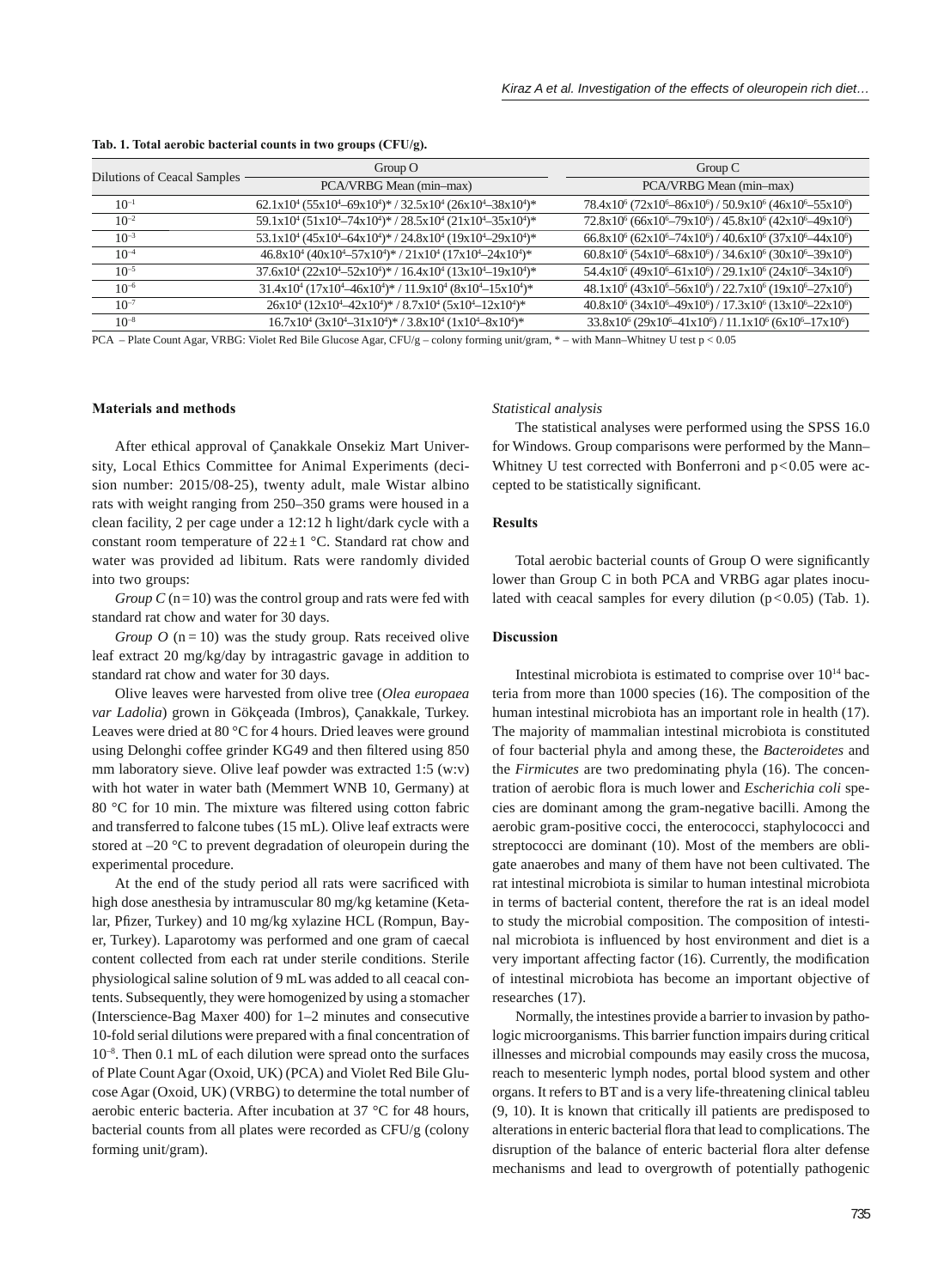## *Bratisl Med J 2016; 117 (12)*

## 734 – 737

bacteria such as *Salmonella*, *Yersinia* and *Pseudomonas aeruginosa* (18). Normal enteral feeding is a factor affecting intestinal functions positively such as mucosal mass maintenance, cellular proliferation and brush border enzyme production. Considering that most endogenous infections are caused by aerobic flora, provision of enteral nutrition maintains the predominant, anaerobic flora of the intestines  $(10)$ .

Today, there is an increasing interest in medicinal plant extracts that are easily attainable. Olive tree leaf is one of these plant extracts and has been used traditionally in Mediterranean countries. Olive leaf contains triterpenes, flavonoids, chalcones and tannins. Among these, oleuropein, one of the iridoide monoterpenes, is the main constituent of olive leaf and is responsible for its pharmacological effects (2). The proven effects of oleuropein such as antioxidant, antiatherosclerotic, hypoglycemic, antihypertensive, anti-inflammatory and antimicrobial were reported in various experimental studies (19–22). In this study, it was found that intragastric administration of oleuropein during 30 days reduced the total aerobic bacterial count in rat enteric bacterial flora.

Malnutrition is a very important issue in critically ill patients and delays in enteral feeding initiation are a common problem worldwide (23). Total parenteral nutrition (TPN) is widely used for critically ill patients. Various studies reported that early enteral nutrition is an improving factor over patient outcome compared with TPN (24–27). There are various studies about enteral nutrition enriched with different compounds in critically ill patients and although obtaining conflicting results, some of them reported beneficial effects  $(21, 28-30)$ . It may be due to different patient populations, study designs, timing, dosing regimens and outcome measures evaluated. A previous study reported that in critically ill patients, enteral nutrition compared to parenteral nutrition decreased infectious complications and length of hospital stay (31). Today, it is known that mortality rates will decrease by starting enteral feeding earlier in critically ill patients (32). Overgrowth of bacteria in bowels is an important risk factor for BT and critically ill patients are more prone to develope BT (10, 11, 32). Based on this issue, reducing enteric bacterial count may be helpful for patients with potential risk of BT.

This study has a limitation that all of the bacteria (e.g. obligate anaerobes) in the rat ceacal flora could not be cultivated with conventional culture methods we used. It could be necessary with molecular methods like 16S ribosomal RNA sequencing. Additionally, the effects of oleuropein dose of 20 mg/kg/day could be seen and different doses of oleuropein were not investigated. We think that higher oleuropein doses may reduce bacterial count more and further experimental studies are needed for this issue.

In conclusion, it was thought that adding oleuropein to enteral feeding solutions of critically ill patients may be advantegeous in the presence of clinical conditions predisposing to BT by reducing enteric bacterial counts. Bioavailability of oleuropein is heterogeneous and highly dependent on various factors such as gender. Adjustment of the most beneficial dose may be found by further experimental studies with longer periods.

### **References**

**1. Andreadou I, Iliodromitis EK, Mikros E, Constantinou M, Agalias A, Magiatis AP et al.** The olive constituent oleuropein exhibits anti-ischemic, antioxidative, and hypolipidemic effects in anesthetized rabbits. J Nutr 2006; 136: 2213–2219.

**2. Dekanski D, Ristic S, Radonjić NV, Petronijević ND, Dekanski A, Mitrović DM.** Olive leaf extract modulates cold restraint stress-induced oxidative changes in rat liver. J Serb Chem Soc 2011; 76 (9): 1207–1218.

**3. de Bock M, Thorstensen EB, Derraik JG, Henderson HV, Hofman**  PL, Cutfield WS. Human absorption and metabolism of oleuropein and hydroxytyrosol ingested as olive (Olea europaea L.) leaf extract. Mol Nutr Food Res 2013; 57 (11): 2079–2085.

**4. Çağlayan K, Güngör B, Çinar H, Avci B, Gür S, Arslan N.** Effects of oleuropein on serum inflammatory cytokines and histopathological changes in rats with pancreatitis. Adv Clin Exp Med 2015; 24 (2): 213–218.

**5. Singh P, Teal TK, Marsh TL, Tiedje JM, Mosci R, Jernigan K, et al.** Intestinal microbial communities associated with acute enteric infections and disease recovery. Microbiome 2015; 22 (3): 45.

**6. da Silva ST, dos Santos CA, Bressan J.** Intestinal microbiota; relevance to obesity and modulation by prebiotics and probiotics. Nutr Hosp 2013; 28 (4): 1039–1048.

**7. Bisignano G, Tomaino A, Lo Cascio R, Crisafi G, Uccella N, Saija A.** On the in-vitro antimicrobial activity of oleuropein and hydroxytyrosol. J Pharm Pharmacol 1999; 51 (8): 971–974.

**8. Medina E, de Castro A, Romero C, Brenes M.** Comparison of the concentrations of phenolic compounds in olive oils and other plant oils: correlation with antimicrobial activity. J Agric Food Chem 2006; 54: 4954–4961.

**9. Başoğlu M, Yildirgan MI, Polat KY, Gündoğdu C, Kavak I, Çelebi S.** Bacterial translocation after intraperitoneal drain in the splenectomized rats. T Klin J Med Sci 1998; 18 (3): 190–195.

**10. Codner PA.** Enteral nutrition in the critically ill patient. Surg Clin N Am 2012; 92: 1485–1501.

**11. Puleo F, Arvanitakis M, Van Gossum A, Preiser J.** Gut failure in the ICU. Semin Respir Crit Care Med 2011; 32 (5): 626–638.

**12. Yildirim M, Amanvermez R, Polat C, Karadag A, Karayigit MO, Erzurumlu K.** The olive leaf extract attenuates bacterial translocation and liver damage in obstructive jaundice. Bratisl Lek Listy 2014; 115 (6): 357–361.

**13. Petrov MS, van Santvoort HC, Besselink MG, van der Heijden GJ, Windsor JA, Gooszen HG.** Enteral nutrition and the risk of mortality and infectious complications in patients with severe acute pancreatitis: a meta-analysis of randomized trials. Arch Surg 2008; 143: 1111–1117.

**14. Lewis SJ, Andersen HK, Thomas S.** Early enteral nutrition within 24 h of intestinal surgery versus later commencement of feeding: a systematic review and meta-analysis. J Gastrointest Surg 2009; 13: 569–575.

**15. Wang G, Wen J, Xu L, Zhou S, Gong M, Wen P et al.** Effect of enteral nutrition and ecoimmunonutrition on bacterial translocation and cytokine production in patients with severe acute pancreatitis. J Surg Res 2013; 183 (2): 592–597.

**16. Lecomte V, Kaakoush NO, Maloney CA, Raipuria M, Huinao KD, Mitchell HM et al.** Changes in gut microbiota in rats fed a high fat diet correlate with obesity-associated metabolic parameters. PLoS One 2015; 10 (5): e0126931.